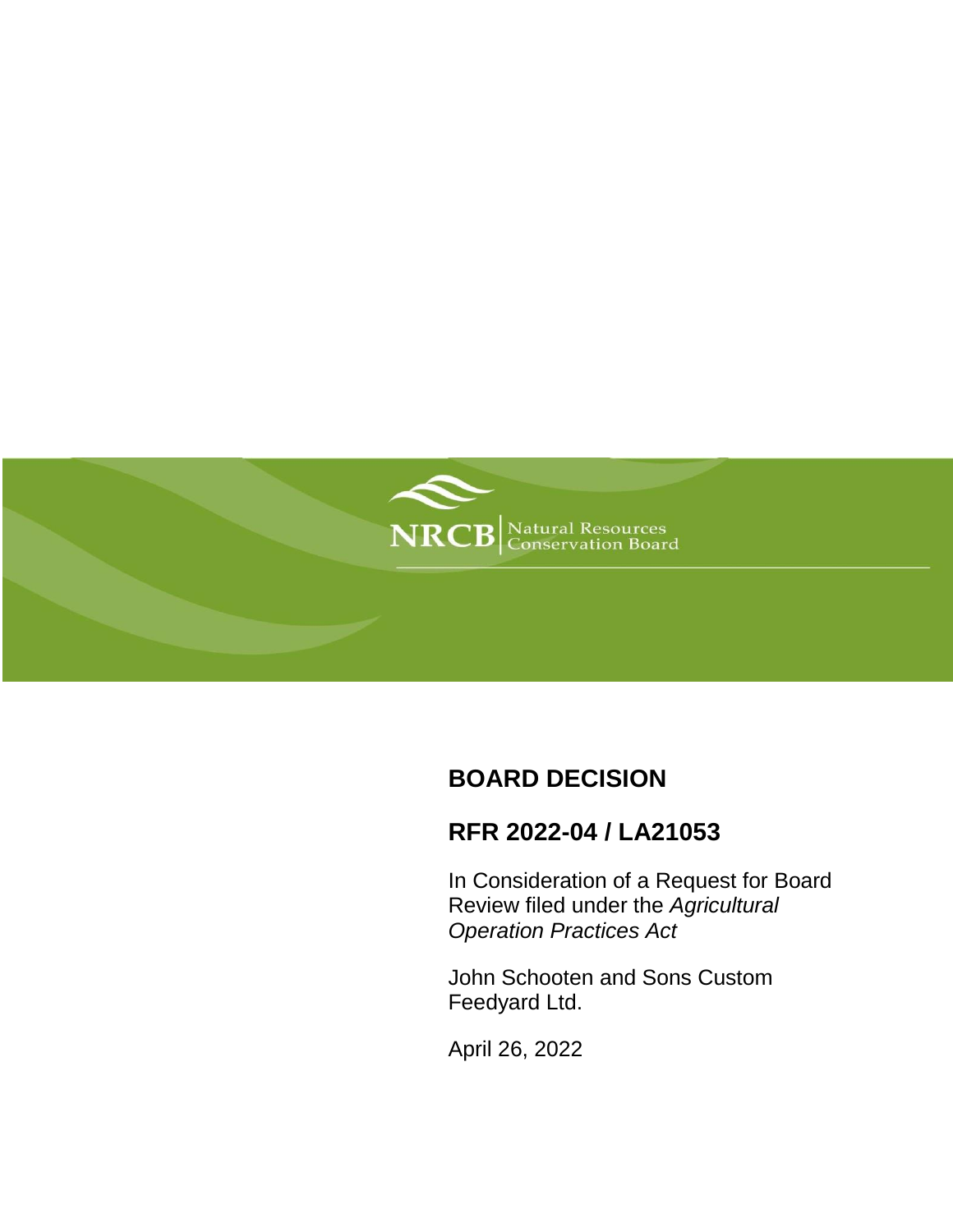**The Board issues this decision document under the authority of the** *Agricultural Operation Practices Act* **(AOPA), following its consideration of a request for Board review of Decision Summary LA21053.**

## **Background**

On March 17, 2022, a Natural Resources Conservation Board (NRCB) approval officer issued Decision Summary LA21053 (Decision Summary) in relation to an application by John Schooten and Sons Custom Feedyard Ltd. (Schooten) to expand an existing beef confined feeding operation (CFO) by constructing additional pens, a catch basin, and to increase beef finisher numbers to 75,000. The existing CFO is located at S ½ 8-21-24 W4M and N ½ 5-21-24 W4M in Vulcan County (County). The approval officer approved the application with conditions.

A request for Board review (RFR) was filed on April 7, 2022 by Schooten, meeting the RFR filing deadline of April 7, 2022. On April 8, 2022, the NRCB sent a Notice of Filed Request for Board Review and Rebuttal Opportunity to the directly affected parties, as established by the approval officer. Parties were also provided with a copy of the RFR. Parties having an adverse interest to the matters raised in the RFR were given the opportunity to submit a rebuttal. Two rebuttals were received from Sue Archibald and Cindy Hoerger and Sons, both directly affected parties, by the deadline of April 14, 2022.

Under the authority of section 18(1) of the *Natural Resources Conservation Board Act*, a division of the Board consisting of Peter Woloshyn (chair), Page Stuart, and Sandi Roberts was established on April 12, 2022, to consider the RFR. The Board met on April 12 and 20, 2022 to deliberate on the filed RFR.

## **Jurisdiction**

The Board's authority for granting a review of an approval officer's decision is found in section 25(1) of AOPA, which states:

- 25(1) The Board must, within 10 working days of receiving an application under section 20(5), 22(4) or 23(3) and within 10 working days of the Board's determination under section 20(8) that a person or organization is a directly affected party,
	- (a) dismiss the application for review, if in the opinion of the Board, the issues raised in the application for review were adequately dealt with by the approval officer or the issues raised are of little merit, or
	- (b) schedule a review.

The Board considers that a party requesting a review has the onus of demonstrating that there are sufficient grounds to merit review of the approval officer's decision. Section 13(1) of the AOPA Administrative Procedures Regulation describes the information that must be included in each request for Board review.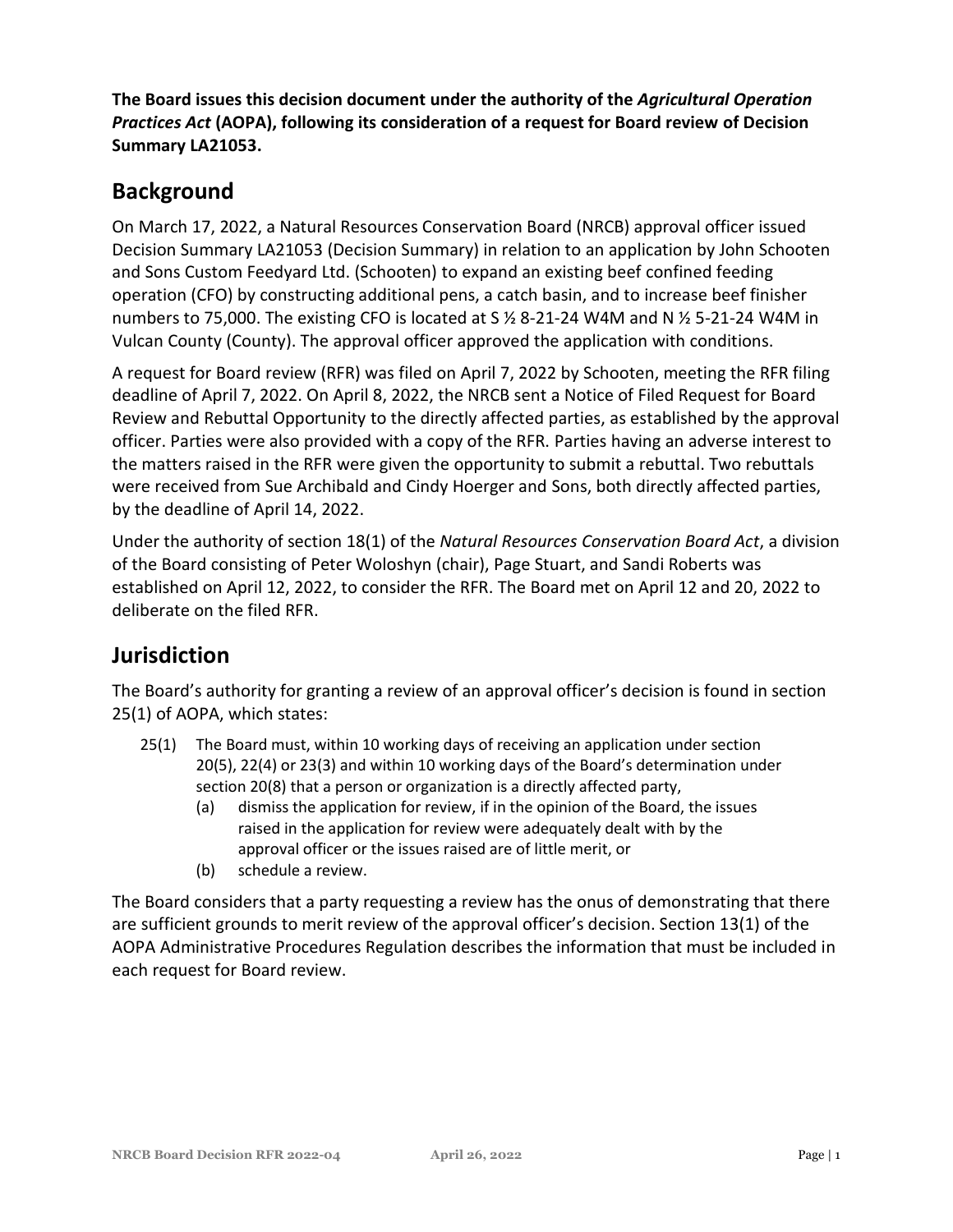### **Documents Considered**

The Board considered the following information:

- Decision Summary LA21053, dated March 17, 2022
- Technical Document LA21053, dated March 17, 2022
- Approval LA21053, dated March 17, 2022
- RFR filed by John Schooten and Sons Custom Feedyard Ltd., dated April 7, 2022
- Rebuttal from Sue Archibald, dated April 14, 2022
- Rebuttal from Cindy Hoerger and Sons, dated April 14, 2022
- Vulcan County Municipal Development Plan, dated April 2012

### **Board Deliberations**

In the RFR, Shooten asked that the Board grant a review in order to:

- 1) Remove condition #3 (Requirement for a Traffic Impact Assessment (TIA))
- 2) Modify condition #8 (Change report month)
- 3) Determine deemed capacity of the grandfathered portion of the feedlot

#### The Request to Remove Approval Condition #3

Condition #3 in Approval LA21053 states:

3. The permit holder shall conduct a Traffic Impact Assessment. The Traffic Impact Assessment shall be done according to the guidelines provided by Vulcan County together with Alberta Transportation (as applicable) and provided to Vulcan County for follow up. The results of the assessment shall be provided to Vulcan County prior to commencing construction. The NRCB delegates the oversight of this process, including scope, details, resulting commitments, and compliance, to Vulcan County.

Shooten stated that it has entered into a Road Use Agreement (that includes a TIA) and that this "type of partnership better suits the needs of both parties." Shooten's RFR included a letter of support from Vulcan County.

The Board finds that the request to remove approval condition #3 is an issue that warrants consideration at a hearing.

Without intending to limit the scope of each party's submission, the Board has identified some content that should be included on this issue. The Board would like to hear from Shooten, Vulcan County (which stated that a TIA was an imperative), and the approval officer on any further actions that may be necessary to meet the terms of condition #3. In granting the request to consider removal of this condition, the Board would benefit from submissions that would clarify the need to remove a condition that may already have been satisfied. The Board expects that Schooten's submission will provide the completion date of the TIA and the Road Use Agreement signature date.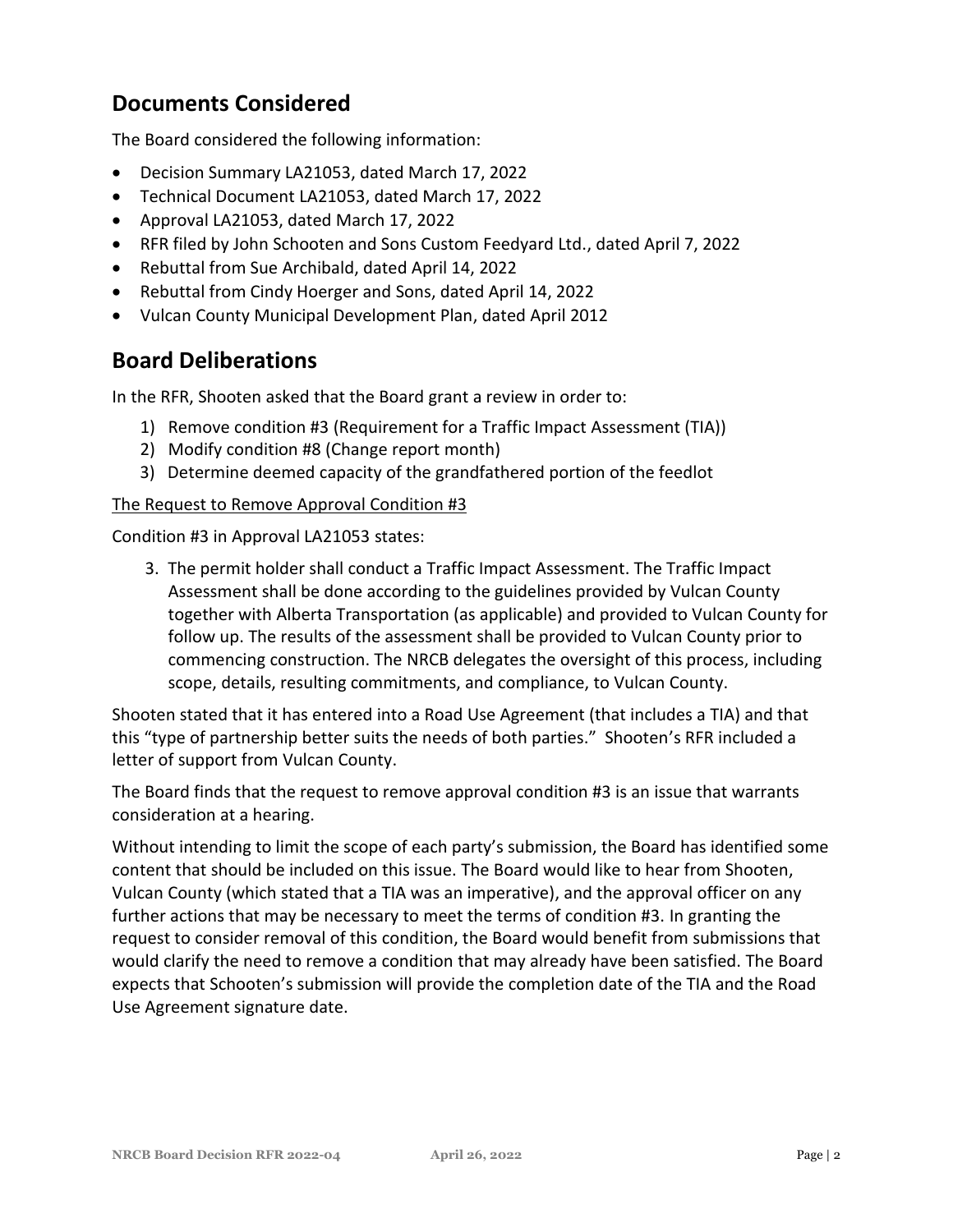#### The Request to Modify Approval Condition #8

Condition #8 in Approval LA21053 states:

8. The permit holder shall submit soil testing records of all manure spreading lands on an annual basis in October of each year to the NRCB, starting in October of 2022.

The Board finds that the request to modify approval condition #8 is an issue that warrants consideration at a hearing.

Condition #8 is carried over from municipal development permit #98-0-12. The Board notes that the October reporting requirement has been in place since 1998 when that permit was issued, and there is no indication in the Decision Summary that a change was requested by the operator as part of its application. Submissions should address what, if any, consequences would result from changing the annual reporting to December.

#### The Request to Review the Grandfathered Capacity Determination

Appendix D to Decision Summary LA21053 contains the reasons for the approval officer's determination of the grandfathered capacity of the existing facilities.

The Board finds that this issue does not merit review.

As stated earlier, a party requesting a review has the onus of demonstrating that there are sufficient grounds to merit review of the approval officer's decision. The RFR stated that "The AO was provided several key pieces of information which were discredited or not included in the assessment", but did not provide any details. The Board concludes that the RFR raised no substantive challenge that would support a finding that the issue was not adequately dealt with by the approval officer; as such, the RFR failed to meet the required onus to establish that the issue merits review.

#### The Rebuttals filed by Sue Archibald and Cindy Hoerger & Sons

As directly affected parties, both Ms. Archibald and Ms. Hoerger had the opportunity to file an RFR with the Board in accordance with the approval officer's March 17, 2022 letter. The March 17, 2022 letter established the April 7, 2022 deadline to file an RFR.

The NRCB rebuttal opportunity that follows the receipt of an RFR has a defined and limited purpose. That limited purpose provides directly affected parties with the opportunity to rebut the issue(s) raised in a filed RFR. The rebuttal opportunity does not include the opportunity to raise new issues that are unrelated to the issues raised in the RFR. The Sue Archibald and Cindy Hoerger and Sons rebuttals raise issues largely unrelated to the three issues raised in the single RFR filed with the Board. The Board has no authority to extend the statutory deadline to file an RFR, and did not consider the issues raised in the rebuttals as they did not address the merits of reviewing the issues raised in the single RFR that was filed before the April 7, 2022 filing date.

As directly affected parties, both Ms. Archibald and Ms. Hoerger may fully participate on the two issues that the Board has determined warrant a review.